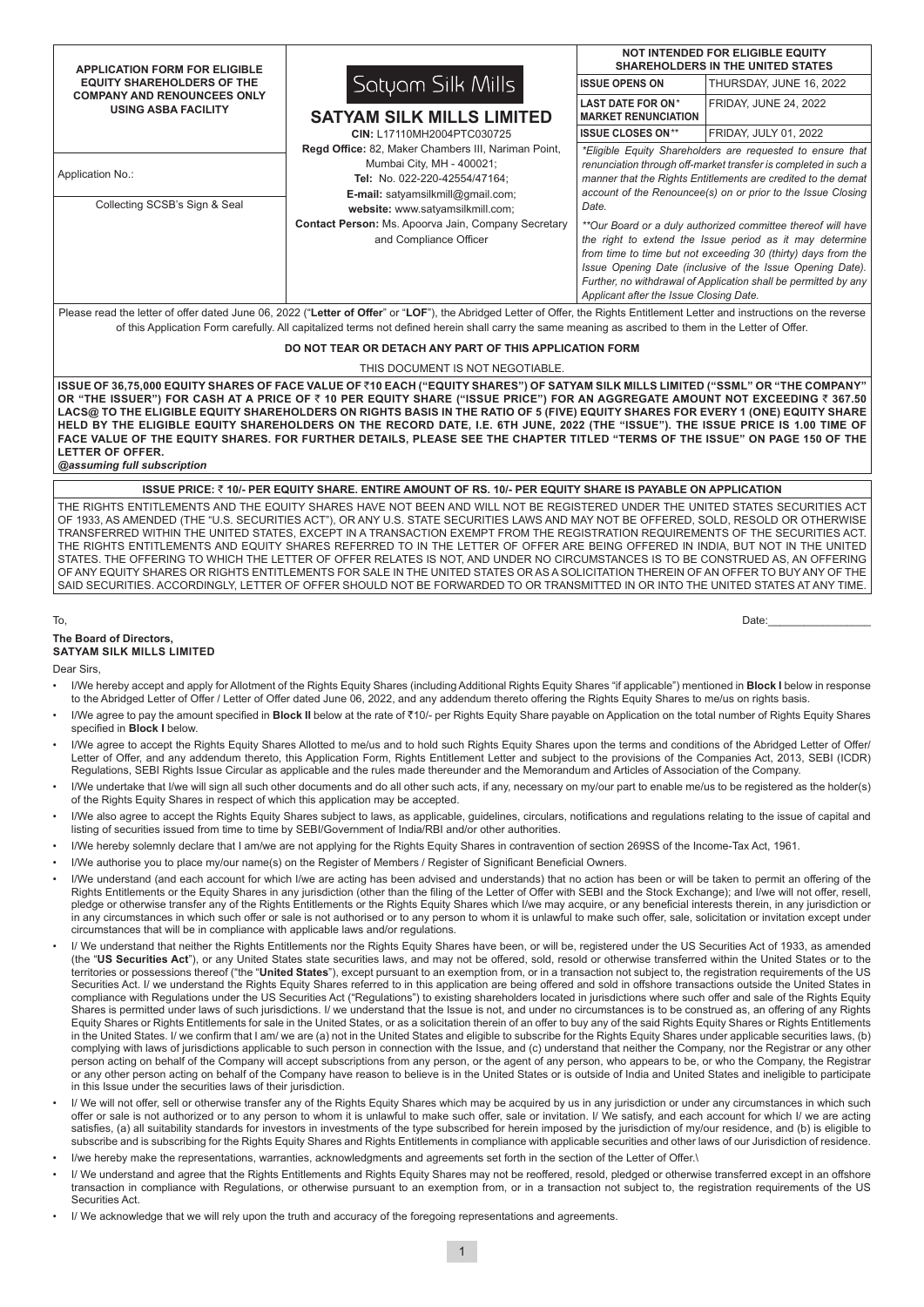# **1. NAME AND CONTACT DETAILS OF APPLICANT**

|    | Name of Sole/First Applicant                                                                                                                                                                                                                                                                                                                                                                                                                                                                                                                                       |                                                 |                             |  |                        |  |                                    |  |  |  |  |  |  |  |  |                       |                            |  |
|----|--------------------------------------------------------------------------------------------------------------------------------------------------------------------------------------------------------------------------------------------------------------------------------------------------------------------------------------------------------------------------------------------------------------------------------------------------------------------------------------------------------------------------------------------------------------------|-------------------------------------------------|-----------------------------|--|------------------------|--|------------------------------------|--|--|--|--|--|--|--|--|-----------------------|----------------------------|--|
|    |                                                                                                                                                                                                                                                                                                                                                                                                                                                                                                                                                                    |                                                 |                             |  |                        |  |                                    |  |  |  |  |  |  |  |  |                       |                            |  |
|    | Name of Second Applicant                                                                                                                                                                                                                                                                                                                                                                                                                                                                                                                                           |                                                 |                             |  |                        |  |                                    |  |  |  |  |  |  |  |  |                       |                            |  |
|    | <b>Name of Third Applicant</b>                                                                                                                                                                                                                                                                                                                                                                                                                                                                                                                                     |                                                 |                             |  |                        |  |                                    |  |  |  |  |  |  |  |  |                       |                            |  |
|    | <b>Indian Address</b>                                                                                                                                                                                                                                                                                                                                                                                                                                                                                                                                              |                                                 |                             |  |                        |  |                                    |  |  |  |  |  |  |  |  |                       |                            |  |
|    |                                                                                                                                                                                                                                                                                                                                                                                                                                                                                                                                                                    |                                                 |                             |  |                        |  |                                    |  |  |  |  |  |  |  |  |                       |                            |  |
|    | Email                                                                                                                                                                                                                                                                                                                                                                                                                                                                                                                                                              |                                                 |                             |  |                        |  |                                    |  |  |  |  |  |  |  |  |                       |                            |  |
|    | Telephone / Mobile No.                                                                                                                                                                                                                                                                                                                                                                                                                                                                                                                                             |                                                 |                             |  |                        |  |                                    |  |  |  |  |  |  |  |  |                       |                            |  |
| 2. | PERMANENT ACCOUNT NUMBER (PAN)                                                                                                                                                                                                                                                                                                                                                                                                                                                                                                                                     |                                                 |                             |  |                        |  |                                    |  |  |  |  |  |  |  |  |                       |                            |  |
|    | <b>Sole/First Applicant</b>                                                                                                                                                                                                                                                                                                                                                                                                                                                                                                                                        |                                                 |                             |  |                        |  |                                    |  |  |  |  |  |  |  |  |                       |                            |  |
|    | <b>Second Applicant</b>                                                                                                                                                                                                                                                                                                                                                                                                                                                                                                                                            |                                                 |                             |  |                        |  |                                    |  |  |  |  |  |  |  |  |                       |                            |  |
|    | <b>Third Applicant</b>                                                                                                                                                                                                                                                                                                                                                                                                                                                                                                                                             |                                                 |                             |  |                        |  |                                    |  |  |  |  |  |  |  |  |                       |                            |  |
| 3. | <b>TYPE OF APPLICANTS (Please tick <math>\checkmark</math>):</b> Resident                                                                                                                                                                                                                                                                                                                                                                                                                                                                                          |                                                 | Non-Resident                |  |                        |  |                                    |  |  |  |  |  |  |  |  |                       |                            |  |
|    | Note: Non-resident Applicants applying on non-repatriation basis should select "Resident".                                                                                                                                                                                                                                                                                                                                                                                                                                                                         |                                                 |                             |  |                        |  |                                    |  |  |  |  |  |  |  |  |                       |                            |  |
| 4. | <b>DEPOSITORY ACCOUNT DETAILS</b> : please provide your DP ID and Client ID (Please tick $\checkmark$ for NSDL or CDSL): - $\Box$ NSDL $\Box$ CDSL                                                                                                                                                                                                                                                                                                                                                                                                                 |                                                 |                             |  |                        |  |                                    |  |  |  |  |  |  |  |  |                       |                            |  |
|    | For NSDL enter 8 digit DP ID followed by 8 digit Client ID / For CDSL enter 16 digit Client ID                                                                                                                                                                                                                                                                                                                                                                                                                                                                     |                                                 |                             |  |                        |  |                                    |  |  |  |  |  |  |  |  |                       |                            |  |
|    |                                                                                                                                                                                                                                                                                                                                                                                                                                                                                                                                                                    |                                                 |                             |  |                        |  |                                    |  |  |  |  |  |  |  |  |                       |                            |  |
|    | Note: Allotment of Rights Equity Shares shall be made in dematerialized form only.                                                                                                                                                                                                                                                                                                                                                                                                                                                                                 |                                                 |                             |  |                        |  |                                    |  |  |  |  |  |  |  |  |                       |                            |  |
| 6. | PAYMENT DETAILS [IN CAPITAL LETTERS]                                                                                                                                                                                                                                                                                                                                                                                                                                                                                                                               |                                                 |                             |  |                        |  |                                    |  |  |  |  |  |  |  |  |                       |                            |  |
|    | Amount Blocked (₹ in figures) :                                                                                                                                                                                                                                                                                                                                                                                                                                                                                                                                    |                                                 |                             |  | (₹ in Words)           |  |                                    |  |  |  |  |  |  |  |  |                       |                            |  |
|    | <b>ASBA BANK A/c No.</b>                                                                                                                                                                                                                                                                                                                                                                                                                                                                                                                                           |                                                 |                             |  |                        |  |                                    |  |  |  |  |  |  |  |  |                       |                            |  |
|    | Name of ASBA Bank Account Holder: Name of ASBA Bank Account Holder:<br>SCSB Name and Address: We have a state of the state of the state of the state of the state of the state of the<br>I/We authorise the SCSB to block the amount specified above as part of the ASBA process. I/We confirm that I/we are making the payment towards my/our Application<br>through my/ our bank account only and not using any third party bank account for making such payment. Further, I/we confirm that the ASBA Account is held in my/our<br>own name.                     |                                                 |                             |  |                        |  |                                    |  |  |  |  |  |  |  |  |                       |                            |  |
|    | SIGNATURE OF ASBA BANK ACCOUNT HOLDER                                                                                                                                                                                                                                                                                                                                                                                                                                                                                                                              |                                                 |                             |  |                        |  |                                    |  |  |  |  |  |  |  |  |                       |                            |  |
|    | Sole/First Account Holder<br>Note: Signature(s) as per the specimen recorded with the SCSB. In case of joint shareholders, all the joint shareholders must sign in the same sequence as per<br>specimen recorded with the SCSB.                                                                                                                                                                                                                                                                                                                                    |                                                 | Second Joint Account Holder |  |                        |  |                                    |  |  |  |  |  |  |  |  |                       | Third Joint Account Holder |  |
| 7. | SIGNATURE OF APPLICANT(S)<br>I/ We hereby confirm that I/ we have read, understood, and accept the terms and conditions of this Application Form, Rights Entitlement Letter, Abridged Letter of Offer<br>and Letter of Offer. I/ we hereby confirm that I/ we have read the Instructions for filling up this Application Form given overleaf. I/We understand that in case of Allotment<br>of Rights Equity Shares to me/ us, my/ our beneficiary account as mentioned in this Application Form would get credited to the extent of allotted Rights Equity Shares. |                                                 |                             |  |                        |  |                                    |  |  |  |  |  |  |  |  |                       |                            |  |
|    | Sole/First Applicant                                                                                                                                                                                                                                                                                                                                                                                                                                                                                                                                               |                                                 |                             |  | Second Joint Applicant |  |                                    |  |  |  |  |  |  |  |  | Third Joint Applicant |                            |  |
|    | Note: Signature(s) as per the specimen recorded with the Depository. In case of joint shareholders, all the joint shareholders must sign in the same sequence as per<br>specimen recorded with the Depository.                                                                                                                                                                                                                                                                                                                                                     |                                                 |                             |  |                        |  |                                    |  |  |  |  |  |  |  |  |                       |                            |  |
|    |                                                                                                                                                                                                                                                                                                                                                                                                                                                                                                                                                                    | <b>SATYAM SILK MILLS LIMITED - RIGHTS ISSUE</b> |                             |  |                        |  | ACKNOWLEDGEMENT SLIP FOR APPLICANT |  |  |  |  |  |  |  |  |                       | APPLICATION FORM NO.       |  |

| Received from                 |           |  |  |  |  |  |  |  |                         |  |  |  |  |  |  |  |  |                               |  |  |  |
|-------------------------------|-----------|--|--|--|--|--|--|--|-------------------------|--|--|--|--|--|--|--|--|-------------------------------|--|--|--|
| <b>PAN</b>                    |           |  |  |  |  |  |  |  |                         |  |  |  |  |  |  |  |  |                               |  |  |  |
| DP ID and Client ID           |           |  |  |  |  |  |  |  |                         |  |  |  |  |  |  |  |  | Collecting SCSB's Sign & Seal |  |  |  |
| Amount blocked (₹ in figures) |           |  |  |  |  |  |  |  | Bank &<br><b>Branch</b> |  |  |  |  |  |  |  |  |                               |  |  |  |
| ASBA Account No.              |           |  |  |  |  |  |  |  |                         |  |  |  |  |  |  |  |  | Date                          |  |  |  |
| Tel. / Mobile No.             | Email Id: |  |  |  |  |  |  |  |                         |  |  |  |  |  |  |  |  |                               |  |  |  |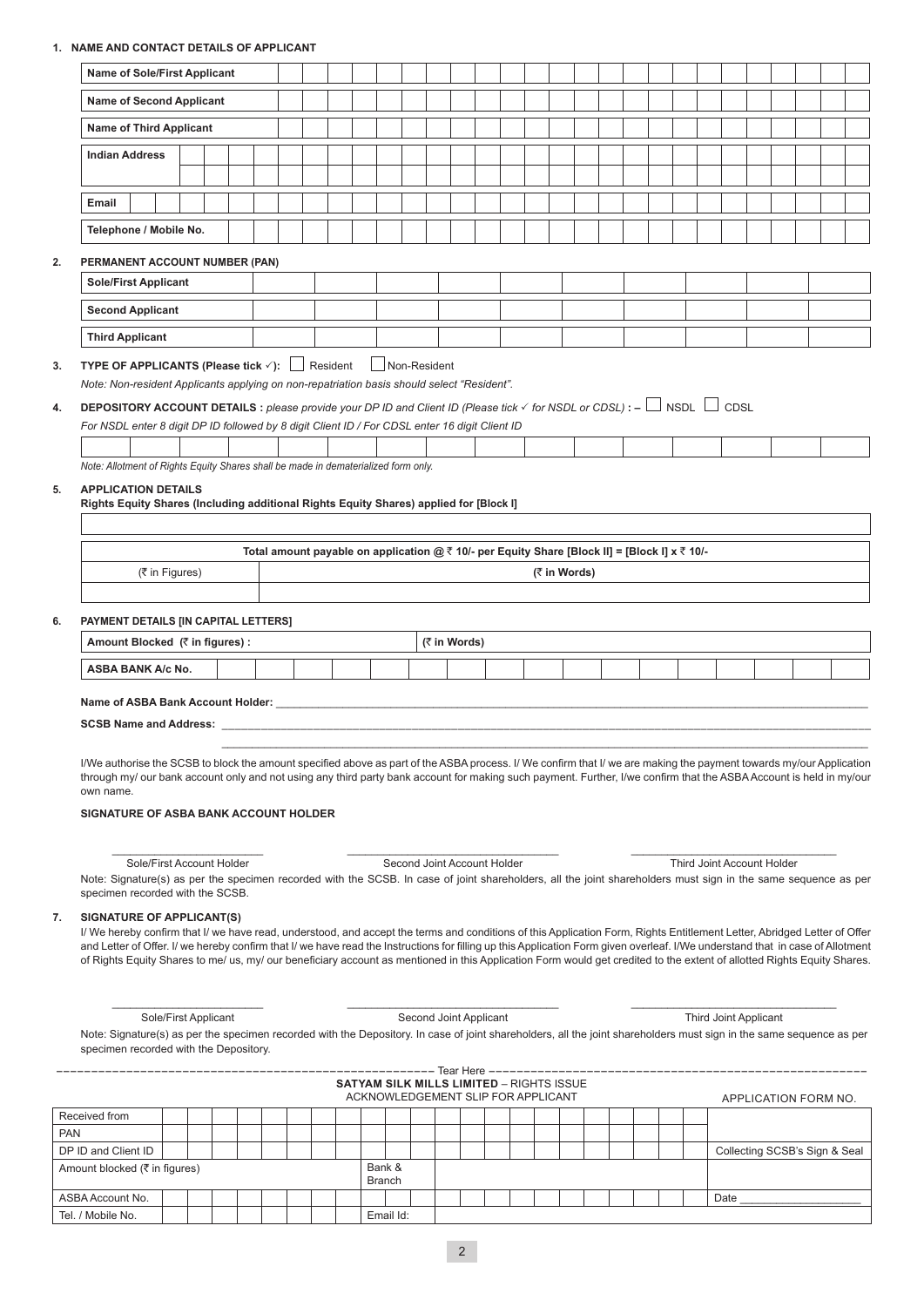#### **GENERAL INSTRUCTION**

- a) Please read the instructions printed on the Application Form carefully.
- b) The Application Form can be used by both the Eligible Equity Shareholders and the Renouncees
- c) Please read the Letter of Offer, and any addenda thereto carefully to understand the Application process and applicable settlement process. All references in this Application Form to the "Abridged Letter of Offer" are to the Abridged Letter of Offer read together with the Letter of Offer and any addenda thereto. For accessing the Letter of Offer, the Abridged Letter of Offer, and any addenda thereto and the Application Form, please refer to the links provided below on page 4 of this Application Form.
- **d) In accordance with Regulation 76 of the SEBI (ICDR) Regulations, SEBI Rights Issue Circulars and ASBA Circulars, all Investors desiring to make an Application in this Issue are mandatorily required to use the ASBA process. Investors should carefully read the provisions applicable to such Applications before making their Application through ASBA. For details, see "Procedure for Application through the ASBA Process" on page 153 of the Letter of Offer.**
- e) Applications should be submitted to the Designated Branch of the SCSB or made online/electronic through the website of the SCSBs (if made available by such SCSB) for authorising such SCSB to block Application Money payable on the Application in their respective ASBA Accounts. Please note that on the Issue Closing Date for Applications through ASBA process will be uploaded until 5.00 p.m. (Indian Standard Time) or such extended time as permitted by the Stock Exchange.
- f) Please note that in accordance with Regulation 77A of the SEBI (ICDR) Regulations read with the SEBI Rights Issue Circulars, the credit of Rights Entitlements and Allotment of Rights Equity Shares shall be made in dematerialised form only. Accordingly, Eligible Equity Shareholders holding Equity Shares in physical form as on Record Date and desirous of subscribing to Rights Equity Shares in this Issue are advised to furnish the details of their demat account to the Registrar or our Company at least two Working Days prior to the Issue Closing Date, to enable the credit of their Rights Entitlements in their respective demat accounts at least one day before the Issue Closing Date. For further details, see "Procedure for Application" beginning on page 157 of the Letter of Offer.
- g) Application should be complete in all respects. The Application Form found incomplete with regard to any of the particulars required to be given therein, and/or which are not completed in conformity with the terms of the Letter of Offer, the Abridged Letter of Offer, the Rights Entitlement Letter and the Application Form are liable to be rejected. **The Application Form must be filled in English.**
- h) An Investor, wishing to participate in this Issue through the ASBA facility, is required to have an ASBA enabled bank account with an SCSB, prior to making the Application. **Please note that only those Investors who have a demat account can apply through ASBA facility.**
- i) In case of non-receipt of Application Form, Application can be made on plain paper mentioning all necessary details as mentioned under the section "- Application on Plain Paper under ASBA process" on page 155 of the Letter of Offer.
- j) An Eligible Equity Shareholder shall submit the plain paper Application to the Designated Branch of the SCSB for authorising such SCSB to block Application Money in the said bank account maintained with the same SCSB. **Applications on plain paper will not be accepted from any address outside India.**
- k) Applications should not be submitted to the Bankers to the Issue or Escrow Collection Bank (assuming that such Escrow Collection Bank is not an SCSB), our Company or the Registrar
- l) All Applicants, and in the case of Application in joint names, each of the joint Applicants, should mention their PAN allotted under the Income-tax Act, irrespective of the amount of the Application. Except for Applications on behalf of the Central or the State Government, the residents of Sikkim and the officials appointed by the courts, **Applications without PAN will be considered incomplete and are liable to be rejected. With effect from August 16, 2010, the demat accounts for Investors for which PAN details have not been verified shall be "suspended for credit" and no Allotment and credit of Rights Equity Shares pursuant to this Issue shall be made into the accounts of such Investors. Further, in case of Application in joint names, each of the joint Applicants should sign the Application Form.**
- m) In case of Application through ASBA facility, all payments will be made only by blocking the amount in the ASBA Account. **Cash payment or payment by cheque or demand draft or pay order or NEFT or RTGS or through any other mode is not acceptable for application through ASBA process.** In case payment is made in contravention of this, the Application will be deemed invalid and the Application Money will be refunded and no interest will be paid thereon.
- n) For physical Applications through ASBA at Designated Branches of SCSB, signatures should be either in English or Hindi or in any other language specified in the Eighth Schedule to the Constitution of India. Signatures other than in any such language or thumb impression must be attested by a Notary Public or a Special Executive Magistrate under his/her official seal. The Investors must sign the Application as per the specimen signature recorded with the SCSB.
- o) In case of joint holders and physical Applications through ASBA process, all joint holders must sign the relevant part of the Application Form in the same order and as per the specimen signature(s) recorded with the SCSB. In case of joint Applicants, reference, if any, will be made in the first Applicant's name and all communication will be addressed to the first Applicant.
- p) All communication in connection with Application for the Rights Equity Shares, including any change in address of the Eligible Equity Shareholders should be addressed to the Registrar prior to the date of Allotment in this Issue quoting the name of the first/sole Applicant, folio numbers/DP ID and Client ID and Application Form number, as applicable. In case of any change in address of the Eligible Equity Shareholders, the Eligible Equity Shareholders should also send the intimation for such change to the respective depository participant, or to our Company or the Registrar in case of Eligible Equity Shareholders holding Equity Shares in physical form.
- q) Only Eligible Equity Shareholders who are eligible to subscribe for Rights Entitlement and Rights Equity Shares in their respective jurisdictions under applicable securities laws are eligible to participate.
- r) Only the Investors holding Equity Shares in demat form or the Physical Shareholders who furnish the details of their demat accounts to the Registrar not later than two Working Days prior to the Issue Closing Date, are eligible to participate through the ASBA process. In accordance with the SEBI Rights Issue Circulars, the Eligible Equity Shareholders, who hold Equity Shares in physical form as on Record Date and who have not furnished the details of their demat account to the Registrar or our Company at least two Working Days prior to the Issue Closing Date shall not be eligible to apply in this Rights Issue.
- s) Please note that ASBA Applications may be submitted at all designated branches of the SCSBs available on the SEBI website at https://www.sebi.gov.in/sebiweb/other/ OtherAction.do?doRecognisedFpi=yes&intmId=34, updated from time to time, or at such other website as may be prescribed by SEBI from time to time. In addition, Applicants should consult with the relevant SCSB to ensure that there is no statutory / regulatory action restricting the Application being submitted through them.
- t) Investors are required to ensure that the number of Rights Equity Shares applied for by them do not exceed the prescribed limits under the applicable law.
- u) **The Investors shall submit only one Application Form for the Rights Entitlements available in a particular demat account.** In case of Investors who have provided details of demat account in accordance with the SEBI (ICDR) Regulations such the Investors will have to apply for the Rights Equity Shares from the same demat account in which they are holding the Rights Entitlements and in case of multiple demat accounts; the Investors are required to submit a separate Application Form for each demat account.
- v) **Please note that Applications without depository account details shall be treated as incomplete and shall be rejected.**
- w) Our Company reserves the right to treat as invalid any Application Form which: (i) appears to our Company or its agents to have been executed in, electronically transmitted from or dispatched from the United States or other jurisdictions where the offer and sale of the Rights Equity Shares and/ or the Rights Entitlements is not permitted under laws of such jurisdictions; (ii) does not include the relevant certifications set out in the Application Form, including to the effect that the person submitting and/or renouncing the Application Form is not in the United States and eligible to subscribe for the Rights Equity Shares and/ or the Rights Entitlements under applicable securities laws, and such person is complying with laws of jurisdictions applicable to such person in connection with this Issue; or (iii) where either a registered Indian address is not provided or where our Company believes acceptance of such Application Form may infringe applicable legal or regulatory requirements; and our Company shall not be bound to issue or allot any Rights Equity Shares and/ or Rights Entitlements in respect of any such Application Form.
- x) **PLEASE NOTE THAT CREDIT OF THE RIGHTS ENTITLEMENTS IN THE DEMAT ACCOUNT DOES NOT, PER SE, ENTITLE THE INVESTORS TO THE RIGHTS EQUITY SHARES AND THE INVESTORS HAVE TO SUBMIT APPLICATION FOR THE RIGHTS EQUITY SHARES ON OR BEFORE THE ISSUE CLOSING DATE AND MAKE PAYMENT OF THE APPLICATION MONEY. FOR DETAILS, SEE "TERMS OF THE ISSUE - PROCEDURE FOR APPLICATION" ON PAGE 150 of the Letter of Offer.**
- y) In place of Application number, Investors can mention the reference number of the e-mail received from Registrar informing about their Rights Entitlement or last eight digits of the demat account. Alternatively, SCSBs may mention their internal reference number in place of application number.
- z) **Please note that the Rights Entitlements which are neither renounced nor subscribed by the Investors on or before the Issue Closing Date shall lapse and shall be extinguished after the Issue Closing Date.**